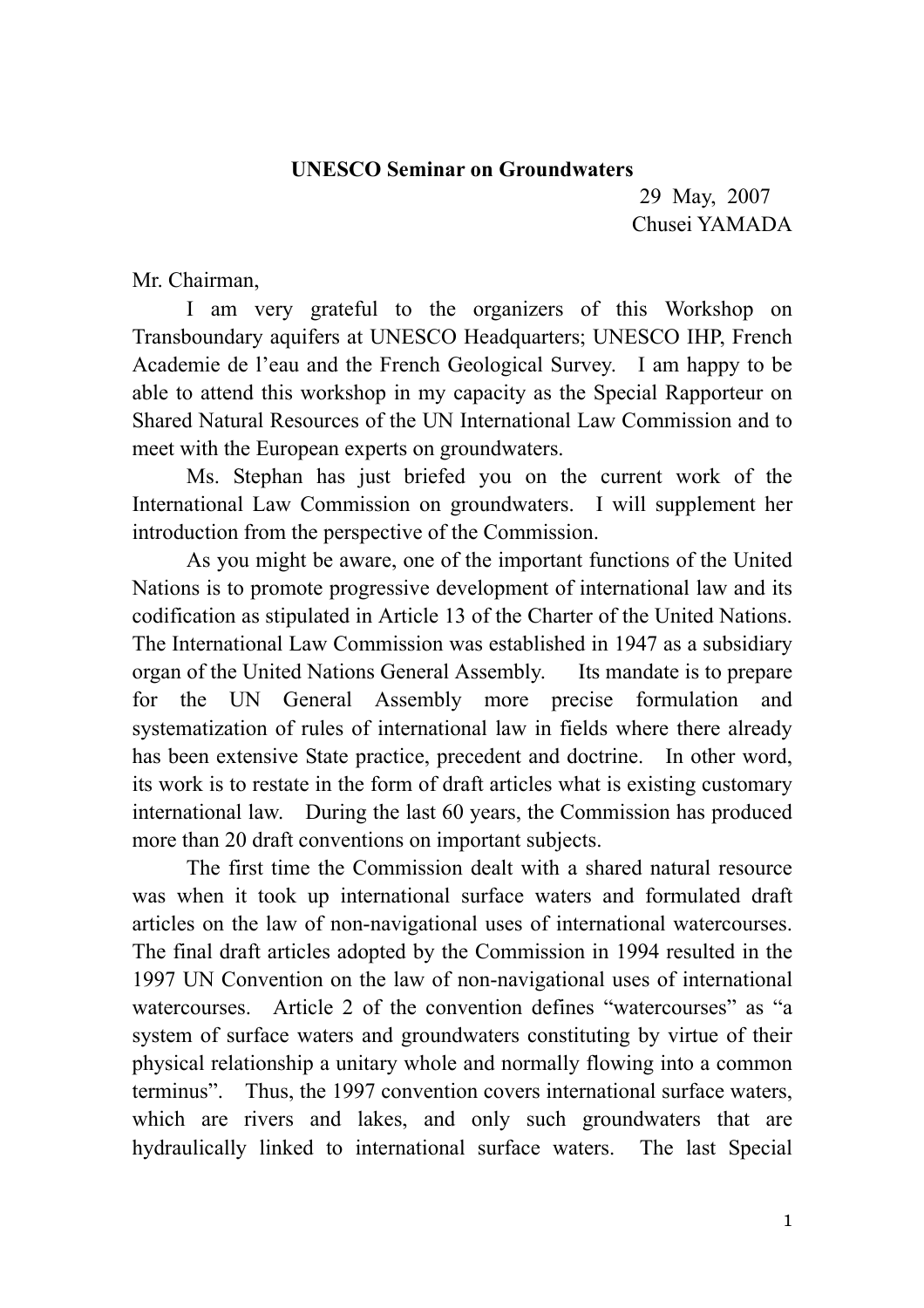Rappotreur of the topic, late Robert Rosenstock of the United Sates wanted to have the convention also cover transboundary groundwaters that are not linked to surface waters. He called such groundwaters as "confined groundwaters". This terminology is used in a different context in scientific community. However, most of the members of the Commission felt that such groundwaters are more akin to oil and natural gas and that separate studies are required for them. At the end, the Commission adopted the resolution recommending the UN General Assembly to apply the articles of international watercourses *mutatis mutandis* to such groundwaters and also to initiate studies on them.

The adoption of the new topic of "shared natural resources" in our programme of work in 2002 was, therefore, the follow-up of this recommendation of the Commission. It is generally perceived that the topic covers three kinds of natural resources; groundwater, oil and natural gas. The Commission accepted my suggestion to take a step by step approach and decided to focus first on groundwaters. It completed its first-reading of a set of 19 draft articles on the law of transboundary aquifers last year. It transmitted these draft articles and the commentaries thereto to the UN General Assembly. You will find the draft articles and the commentaries thereto in Chapter VI of the Report of the Commission of 2006 in UN document A/61/10 which I think was already emailed to you in English and French versions.

 UNESCO has rendered valuable assistance to me and to the Commission for the last five years as the coordinating agency of the UN system on the global water issue. UNESCO was also kind enough to organize a briefing session on these draft articles in New York last year for the delegations.

 In the discussions held in the Sixth Committee, which is in charge of legal matters, of the UN General Assembly during its  $61<sup>st</sup>$  session in 2006, the delegations welcomed the timely completion of the first reading of the draft articles and expressed, in general, favourable responses to these draft articles. You will find the summary records of these statements in Informal Paper 1 and brief summary prepared by the Secretariat in Informal Paper 2 which, I understand, are contained in your dossier.

We are expecting written submission of comments and observations on the draft articles from Governments by January 1, 2008. It is vitally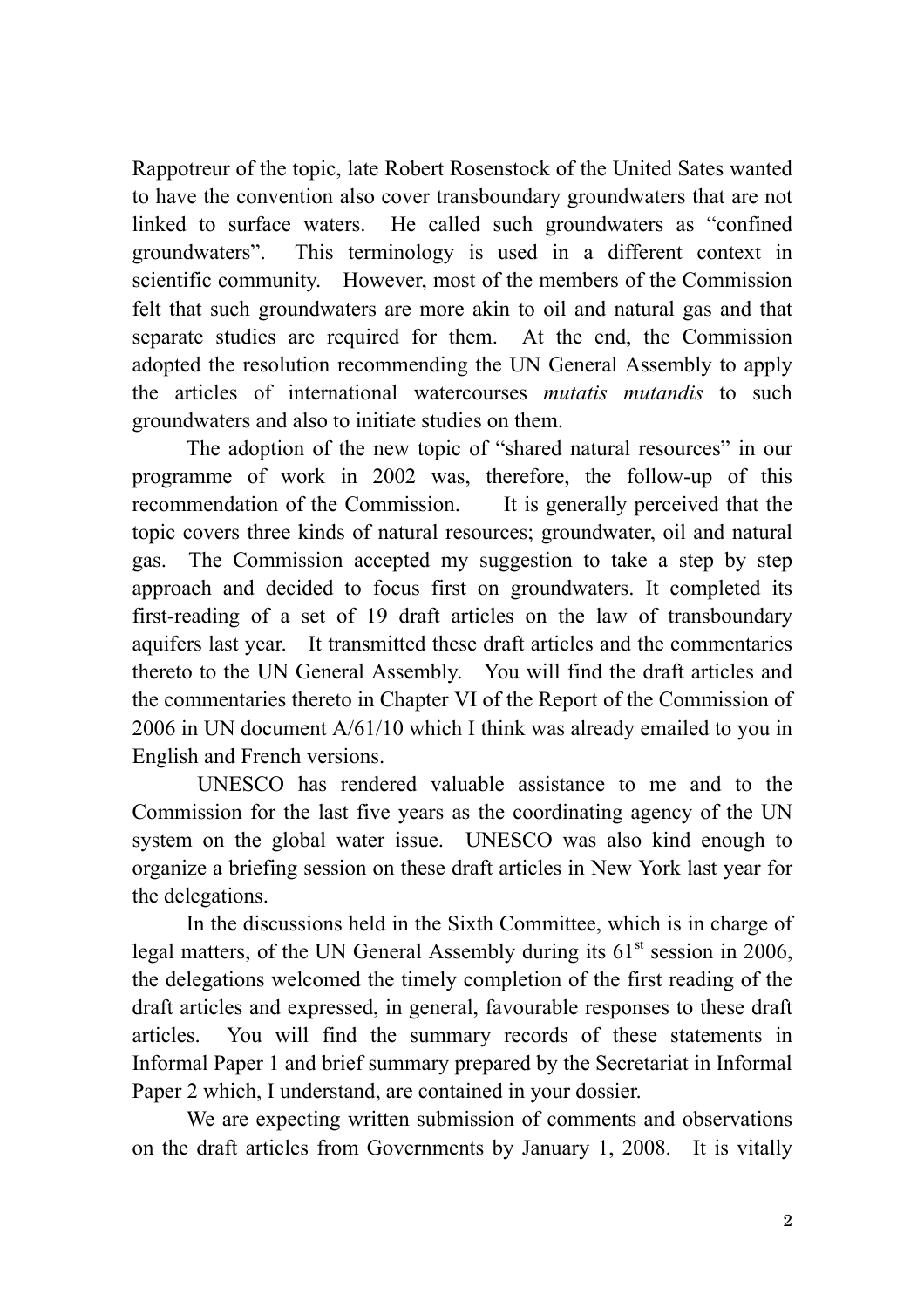important for the Commission to receive comments and observations from as many governments as possible so that the Commission would be able to reflect the views of governments and improve its second reading texts of drat articles. I sincerely hope that you would provide your expertise advice to your governments and encourage them to submit the comments to the United Nations in time for the deadline of January 1, 2008. Europe is the region that is most advanced in the study of aquifers, in management of aquifers and in international cooperation on aquifers. Your valuable comments would benefit many States in other regions, in particular in the developing world.

 I would also like to hear the government views on the final form of our product, whether it should be a convention or guidelines, as it would affect the drafting. In any event, what the Commission produces is a framework convention which would serve as guilines to bilateral or regional agreements on some specific aquifer system to be negotiated by the States concerned.

As we are awaiting the submission of government comments, the Commission has not commenced the second reading of the draft articles. I will study the comments as soon as I receive them next January and prepare my 5<sup>th</sup> report which will contain the whole set of revised draft articles that takes into account of the positions of various governments. I am hoping that the Commission will be able to complete the second reading, which is the final reading, next year and recommend them to the UN General Assembly for its adoption. For this, I need the continued assistance from UNESCO.

 There is however one aspect that the Commission is addressing this year. It is the aspect of the relationship between the work on transboundary aquifers and the possible future work on oil and natural gas. I said that the topic of "Shared Natural Resources" is generally perceived to cover three kinds of natural resources; groundwaters, oil and natural gas. Formal decision on the scope of the topic has not yet been taken.

During the first-reading exercise on transboundry aquifers, the question was often raised in the Commission on this aspect because the proposed measures relating to aquifers might have certain implications for the future work on oil and natural gas and, conversely, existing State practices and norms relating to oil and natural gas might have certain